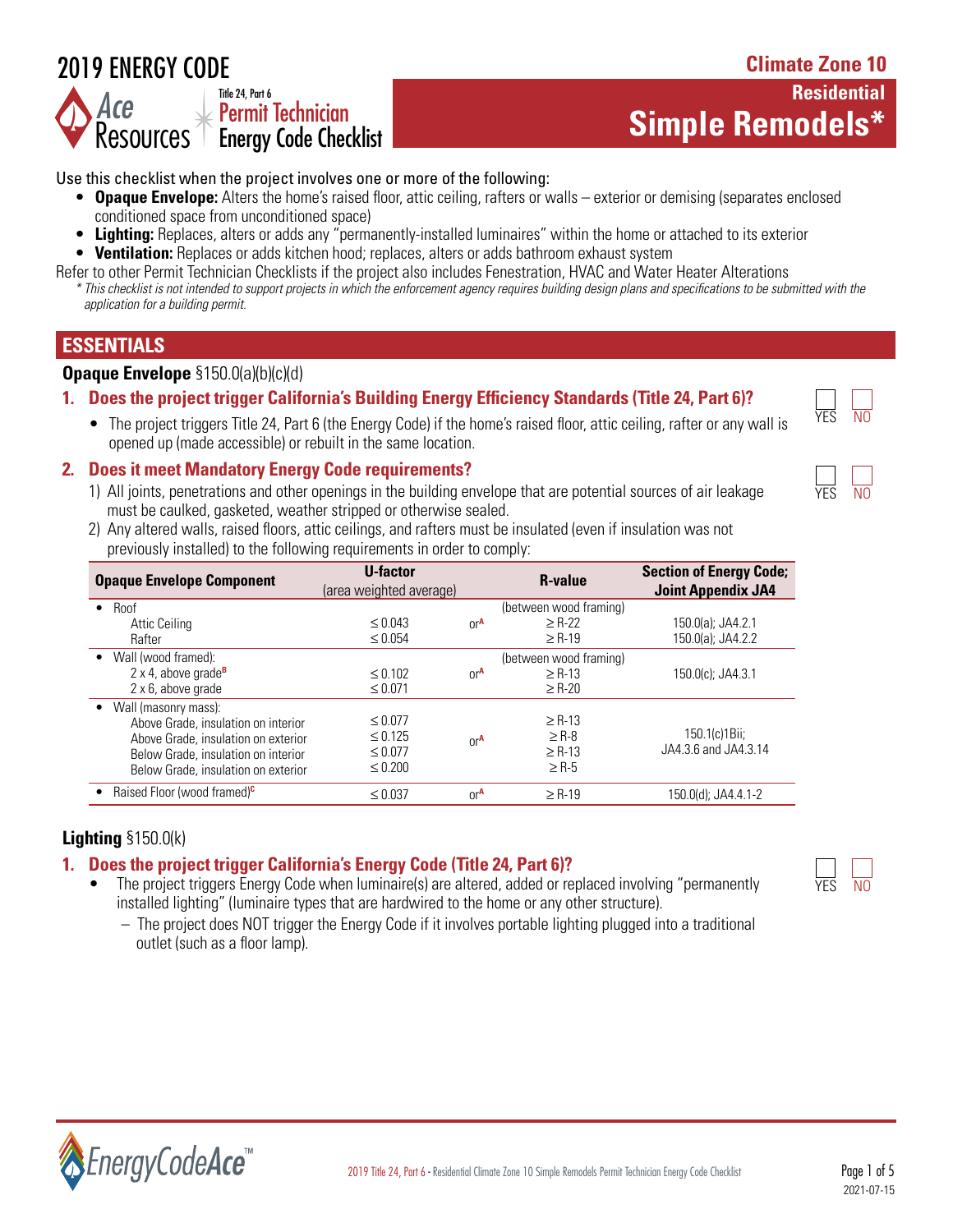# **2. Does it meet Mandatory Energy Code requirements? (Lighting has no Prescriptive requirements)**

• First, installed luminaires must officially qualify as **"high efficacy."**

| <b>Location</b> | <b>Automatically High Efficacy</b>                                                                                                                                                                          | <b>Using JA8 Certified Lamps</b> <sup>D</sup><br>(JA8-2019/2016-E must be used for enclosed lamps/<br>luminaires)                                                           |  |
|-----------------|-------------------------------------------------------------------------------------------------------------------------------------------------------------------------------------------------------------|-----------------------------------------------------------------------------------------------------------------------------------------------------------------------------|--|
| Indoor          | • Pin-based linear fluorescent<br>• Pin-based compact fluorescent<br>Inseparable SSL luminaires with colored light<br>sources for decorative lighting purpose                                               | • LED luminaires with white integral sources that<br>are not decorative<br>• Screw base LED lamps<br>Pin-based LED lamps                                                    |  |
| Outdoor         | • Pulse-start metal halide light sources<br>High pressure sodium light sources<br>Luminaires with hardwired high frequency<br>generator and induction lamp<br>LED light sources that are installed outdoors | Recessed/recessed ceiling downlights or<br>enclosed lights that are not screw base, and that<br>use an ICAT-rated can <sup>E</sup><br>Any light source not otherwise listed |  |

• Additionally, there are Mandatory lighting **control** requirements.**<sup>F</sup>**

| <b>Location/Type of Lighting</b>                                                                       | <b>Switching/Control Requirements</b>                                                                                                                                                                                                                                                                                                                                                                              |
|--------------------------------------------------------------------------------------------------------|--------------------------------------------------------------------------------------------------------------------------------------------------------------------------------------------------------------------------------------------------------------------------------------------------------------------------------------------------------------------------------------------------------------------|
| <b>Bathrooms</b><br>Garages (attached or detached)<br>Laundry rooms<br>Utility rooms                   | At least one fixture must be controlled by a vacancy sensor or an occupancy<br>sensor programmed to work as a vacancy sensor at final inspection.<br>All other fixtures are dependent on the luminaire or lamp type.                                                                                                                                                                                               |
| Under-cabinet lighting                                                                                 | Must be switched separately from other lighting systems and have its<br>control installed based on luminaire or lamp type.                                                                                                                                                                                                                                                                                         |
| Any "JA8-compliant" light source<br>(see right column of table above)                                  | Each must be controlled by a vacancy sensor, dimmer or occupancy sensor<br>programmed to work as a vacancy sensor at final inspection.<br>Exception: Closets $<$ 70 ft <sup>2</sup> and hallways of any size                                                                                                                                                                                                       |
| Night lights<br>Step lights and path lights<br>Light sources in drawers, cabinets<br>and linen closets | If consuming over 5 watts of power and emitting more than 150 lumens,<br>JA8 luminaire and vacancy/occupancy sensors are required.<br>If consuming no more than 5 watts of power and emitting no more than 150<br>lumens, neither JA8 luminaires nor vacancy/occupancy sensors are required.<br>Drawers/cabinets/linen closets do need to be controlled in which light is off<br>when cabinet or drawer is closed. |
| Outdoor lighting<br>(attached to structures)                                                           | Requires manual on/off switch AND either:<br>Photocell with motion sensor or automatic time switch control; or<br>Astronomical time switch control; or Energy Management Control System<br>programmed to provide specified control functionality. Override controls must<br>automatically return to normal operations within 6 hours.                                                                              |

# **Ventilation** §150.0(o) per ASHRAE Standard 62.2

# **1. Does the project trigger California's Energy Code (Title 24, Part 6)?**

• The project triggers Energy Code when a kitchen or bathroom is remodeled and changes are made to the local exhaust systems (kitchen exhaust fan, kitchen hood utilized as local exhaust fan, or bathroom exhaust fan).

# **2. Does it meet Mandatory Energy Code requirements?**

- **Bathroom:** Per ASHRAE 62.2 §5.1, each bathroom shall include a local mechanical exhaust that is either demand controlled (50 cfm) or continuous (20 cfm).
- **Kitchen:** Per ASHRAE 62.2 §5.1, each kitchen shall include a local mechanical exhaust that is either:
	- Demand Controlled Vented Kitchen Hood: Enclosed or nonenclosed kitchens with min. 100 cfm. The Energy Code will then require an HVI or AHAM certified kitchen hood meeting minimum airflow and sound rating of ≤ 3.0 sones to be verified by a HERS Rater.
	- Local Exhaust Fan: Either demand controlled (enclosed kitchen ≥ 300 cfm or 5 air changes per hour (ACH) / nonenclosed ≥ 300 cfm) or continuous for enclosed kitchens at 5 ACH.

# **3. Are the necessary Prescriptive forms included with the permit application?**

**There are no Certificate of Compliance (CF1R) forms required for opaque envelope, lighting or ventilation alterations, only a Certificate of Installation (CF2R) form.** A Certificate of Verification (CF3R) will be required if a kitchen hood is used for local kitchen exhaust, to be completed prior to final building inspection. As a result, no additional forms must be submitted with the permit application, though a Mandatory Measure summary is recommended (see "2019 Low-Rise Residential Mandatory Measures Summary"**G**).

**A – G** See page 3 for notes.



YES NO

YES NO

YES NO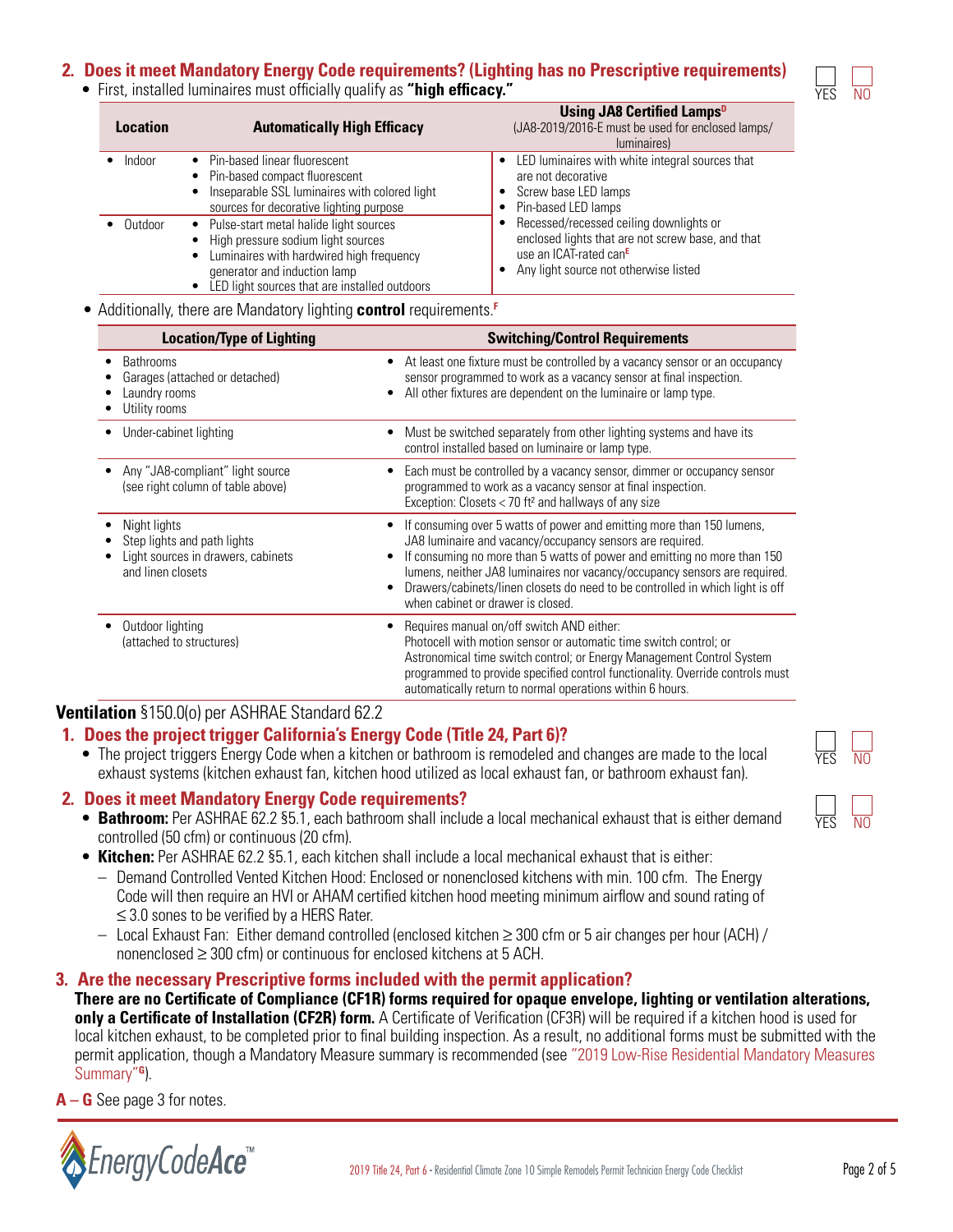# **Notes**

- **A** There are two basic methods for meeting Mandatory insulation requirements for types of opaque construction assemblies listed in this table. These requirements apply specifically to opaque areas of the building envelope that separate conditioned space from unconditioned space or outside air.
	- 1) The most flexible method is to calculate the overall U-factor for each altered construction assembly in the proposed project, and then show that the area weighted average U-factor for each general type of assembly (wall, roof/ceiling or raised floor) is less than the maximum U-factor allowed in the Energy Code. This is the only method available for metal-framed assemblies, or structural insulated panels (SIPs). If the applicant uses averaged U-factor values to demonstrate compliance for insulation installation, the CF1R-ENV-02-E (Area Weighted Average Calculation Worksheet) must be used to document how the averaged U-factor is achieved.
	- 2) The simplest method only applies to wood-framed walls, roofs and floors, and it is just to install insulation with the minimum required R-value between the wood framing. For example, the minimum insulation level for a 2 x 4 wood-frame wall is R-13, so any 2 x 4 wood-frame wall with R-13 insulation or more meets the Mandatory insulation level regardless of any other materials in the overall construction assembly. This method cannot be used for metal-framed construction.
- **B** An exception occurs for existing walls already insulated to a maximum U-factor of U-0.110 or between framing members with a minimum insulation of R-11.
- **C** A building with controlled ventilation or an unvented crawlspace may omit raised-floor insulation if all of the following conditions are met: foundation walls insulated to meet minimums shown in Energy Code Table 150.1-A; a Class I or II vapor retarder is placed over the entire floor of the crawlspace; vents between the crawlspace and outside air are fitted with automatically operated louvers that are temperature actuated; and requirements are met from Title 24, Part 6 Reference Residential Appendix RA4.5.1.
- **D** Light sources in this column of this table must be certified to the Energy Commission as High Efficacy Light Sources in accordance with Title 24, Part 6 Reference Joint Appendix JA8 (JA8), and be marked by the manufacturer directly on the product as meeting JA8 with a marking of either "JA8-2019," "JA8-2019-E," "JA8-2016" or "JA8-2016-E" (where "E" stands for elevated temperature test, such as for use in recessed cans). Products certified under the 2019 Energy Code will have updated "JA8-2019" or "JA8-2019-E" marking. JA8 light sources are listed in the Energy Commission's Modernized Appliance Efficiency Database System (MAEDbSTM). [cacertappliances.energy.ca.gov/Login.aspx](https://cacertappliances.energy.ca.gov/Login.aspx)
- **E** Relocating existing recessed fixtures does not require ICAT rating, but does require a JA8 lamp.
- **F** For more detailed information on required lighting controls presented in an "at-a-glance" table, see page 4 of Energy Code Ace's Fact Sheet entitled 2019 Residential Indoor and Outdoor Lighting. [energycodeace.com/download/35157/file\\_path/fieldList/FactSheet.Res-Lighting.2019](http://energycodeace.com/download/35157/file_path/fieldList/FactSheet.Res-Lighting.2019)
- **G** The California Energy Commission provides a high-level summary of the 2019 Energy Code's Low-rise Residential Mandatory Measures at: [www.energy.ca.gov/sites/default/files/2020-03/2019\\_Residential\\_Mandatory\\_Measures\\_Summary\\_ada.pdf](https://www.energy.ca.gov/sites/default/files/2020-03/2019_Residential_Mandatory_Measures_Summary_ada.pdf)

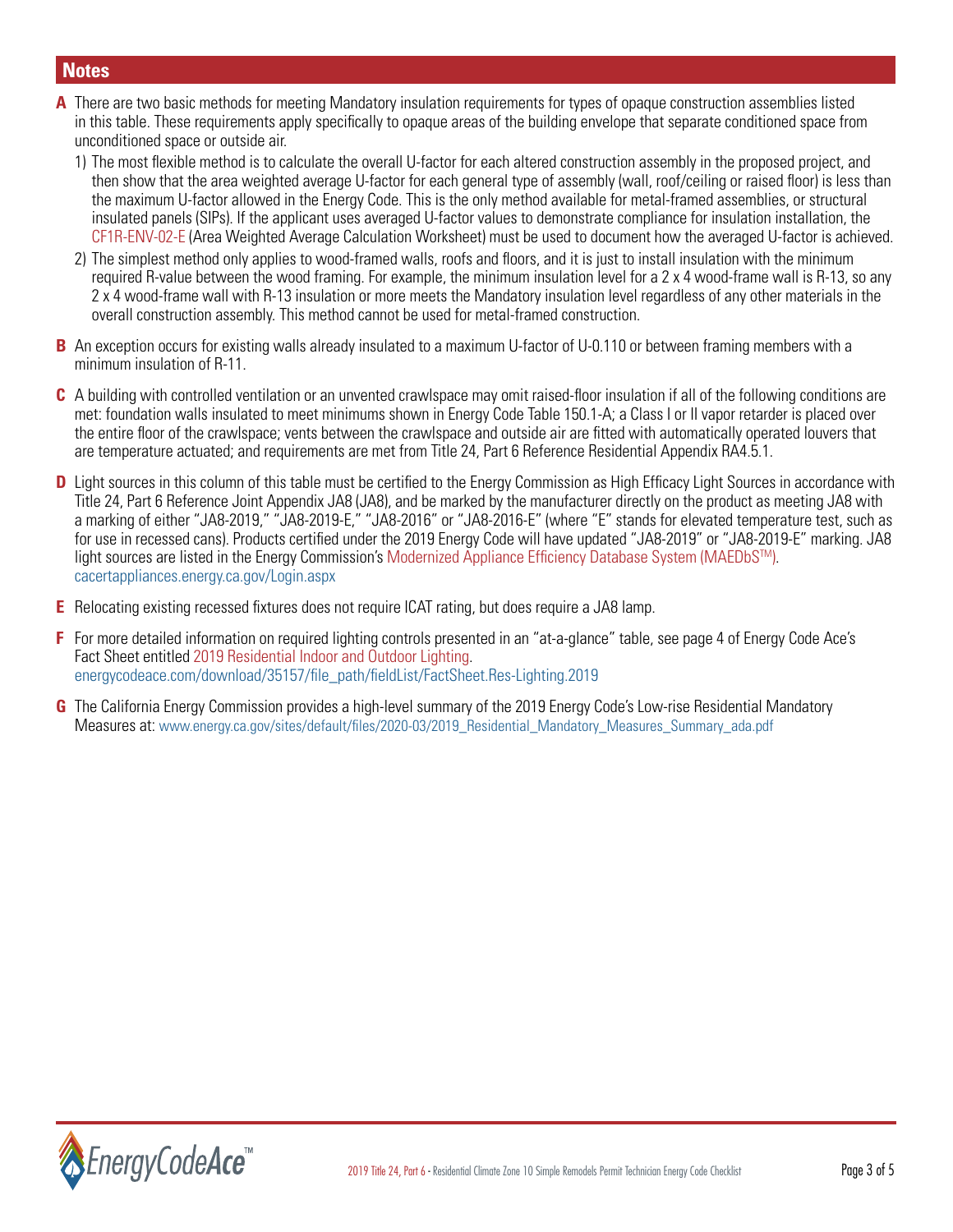# **FAQs**

# **Required Documentation**

# **Are Certificates of Compliance (CF1R forms) required?**

- The CF1R-ALT-05-E may be used to show compliance to envelope alterations, though it is not required.
- There are no CF1R forms that would apply to lighting or ventilation alterations.

# **Will Home Energy Rating System (HERS) verification be required?**

- When a kitchen hood is used for the local kitchen exhaust system, then HERS verification is required.
- There are no HERS measures associated with Residential envelope and lighting alteration projects.

#### **What forms will the building inspector require?**

• The inspector will look for the following forms, which are completed by the installing contractor:

#### • **Envelope:**

 CF2R-ENV-03-E: Certificate of Installation for Insulation Installation – for Non-HERS Registered Projects **or** CF2R-ALT-05-E: Certificate of Installation for Prescriptive Residential Alterations That Do Not Require HERS Field Verification

• **Lighting:**

CF2R-LTG-01-E: Certificate of Installation for Prescriptive Lighting for Single-Family Dwellings

• **Ventilation:**

 CF2R-MCH-27a-H: Certificate of Installation for Indoor Air Quality and Mechanical Ventilation CF3R-MCH-27a-H: Certificate of Verification for Indoor Air Quality and Mechanical Ventilation (completed by HERS Rater when kitchen hood is local exhaust)

## **Roofing Alterations and Radiant Barriers**

#### **Would any Opaque Envelope Alterations also trigger a radiant barrier requirement?**

• Radiant barrier requirements apply if an existing roof had a radiant barrier and some of the roof sheathing was replaced. In this case, the new sheathing would need a radiant barrier. Another scenario could be if a vented attic (which formerly had a radiant barrier) was damaged and had to be completely removed and rebuilt. All radiant barriers require an emittance of 0.05 or less. For more on reroofing requirements, see the "Reroofing Alterations" checklist.

# **Projects That Replace Only Lamps or a Single Luminaire**

#### **What if the Alteration project only involves replacing one luminaire? Does this trigger the Energy Code?**

• Yes, if the work is being done under a Building Permit, even just one luminaire replacement triggers the Mandatory requirements of Title 24, Part 6. When a light bulb/lamp is changed when not in conjunction with a Building Permit, these requirements do not apply.

#### **Confirming Luminaire JA8 Compliance**

#### **What resources can I direct permit applicants to in order to find out whether a particular make and model of luminaire is certified to the Energy Commission as JA8 compliant?**

- Certified products will appear on the Energy Commission's Modernized Appliance Efficiency Database System (MAEDbSTM), a publicly-available database that lists all regulated products that are legally allowed to be sold or offered for sale in California: [cacertappliances.energy.ca.gov/Login.aspx](https://cacertappliances.energy.ca.gov/Login.aspx)
- Products certified under the 2019 Energy Code will have updated "JA8-2019" or "JA8-2019-E" marking.

#### **Confirming Kitchen Hood Compliance**

#### **What resources can I direct permit applicants to in order to find out whether a particular make and model of a kitchen hood meets the airflow and sound requirements?**

• Certified products will appear on the Home Ventilating Institute (HVI) or the Association of Home Appliance Manufacturers (AHAM) websites (HVI: [www.hvi.org/;](https://www.hvi.org/) AHAM: [www.aham.org/](https://www.aham.org/))

#### **Performance Approach "Trade Offs"**

#### **Does the Performance Approach allow for "trade offs" for opaque envelope, lighting or ventilation alterations?**

• No. All residential envelope, lighting and ventilation alteration requirements are classified as Mandatory requirements. There are no tradeoffs allowed between Mandatory measures and other Prescriptive building features.